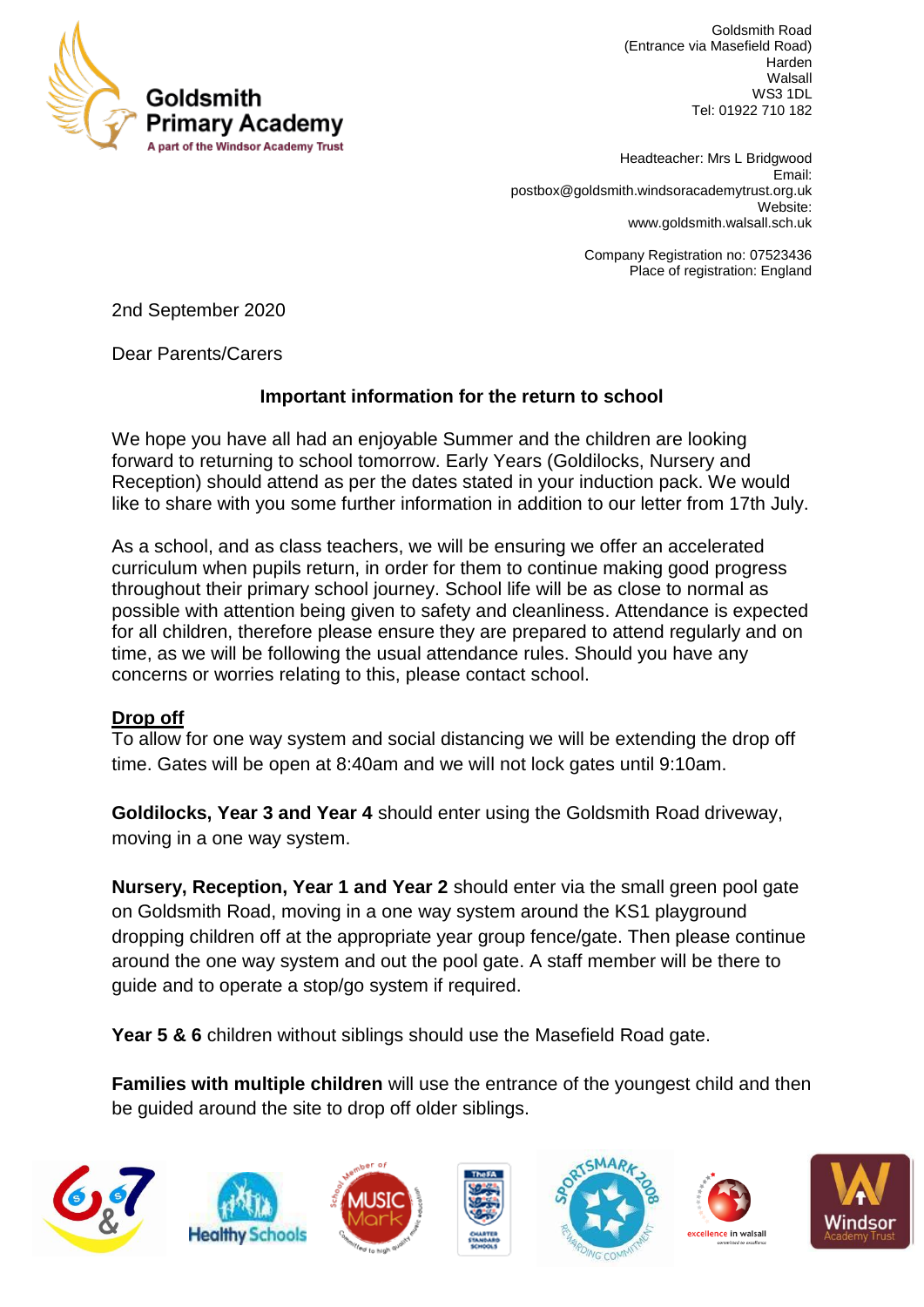# **Collection**

This will be the same as drop off but in reverse. All children can be collected between 3pm and 3:20pm to allow more time for the one way system and social distancing.

**Goldilocks, Year 3 and 4** to collect from the Goldsmith Road entrance where staff members will be on the gate to guide the children.

**Nursery, Reception, Year 1 and Year 2** should enter via the small green pool gate on Goldsmith Road, moving in a one way system around the KS1 playground collecting children at the appropriate year group fence/gate. Then please continue around the one way system and out the pool gate. A staff member will be there to guide and to operate a stop/go system if required.

**Families with multiple children** will again start at the entrance of the youngest child and then be guided around site to collect older siblings. Year 5 and 6 children will be taken to the Goldsmith Road gate to be collected.

It is very important that you arrive at the designated gate. Parents will not be allowed to move across the site until government advice changes.

**Government advice is that limited adults should be on site so adults will not be allowed to move through the school site during drop off and pick as the would have before Covid.**

## **School uniform**

Please ensure children attend in smart school uniform as detailed in January (including no trainers or large hair accessories).

## **Lunches**

Cold lunches will be provided for those families who are entitled to Free School Meals. All other children should be sent with a packed lunch inside a lunch box or bag that can be taken home. All lunch boxes need to be thoroughly cleaned each evening.

#### **Hand sanitiser**

We will have hand sanitiser in every classroom for the children to use, therefore you will not need to send this with your child.

## **PE days**

On days where the children have PE, they will be able to attend in their PE kits. Your class teacher will inform you of these days next week.